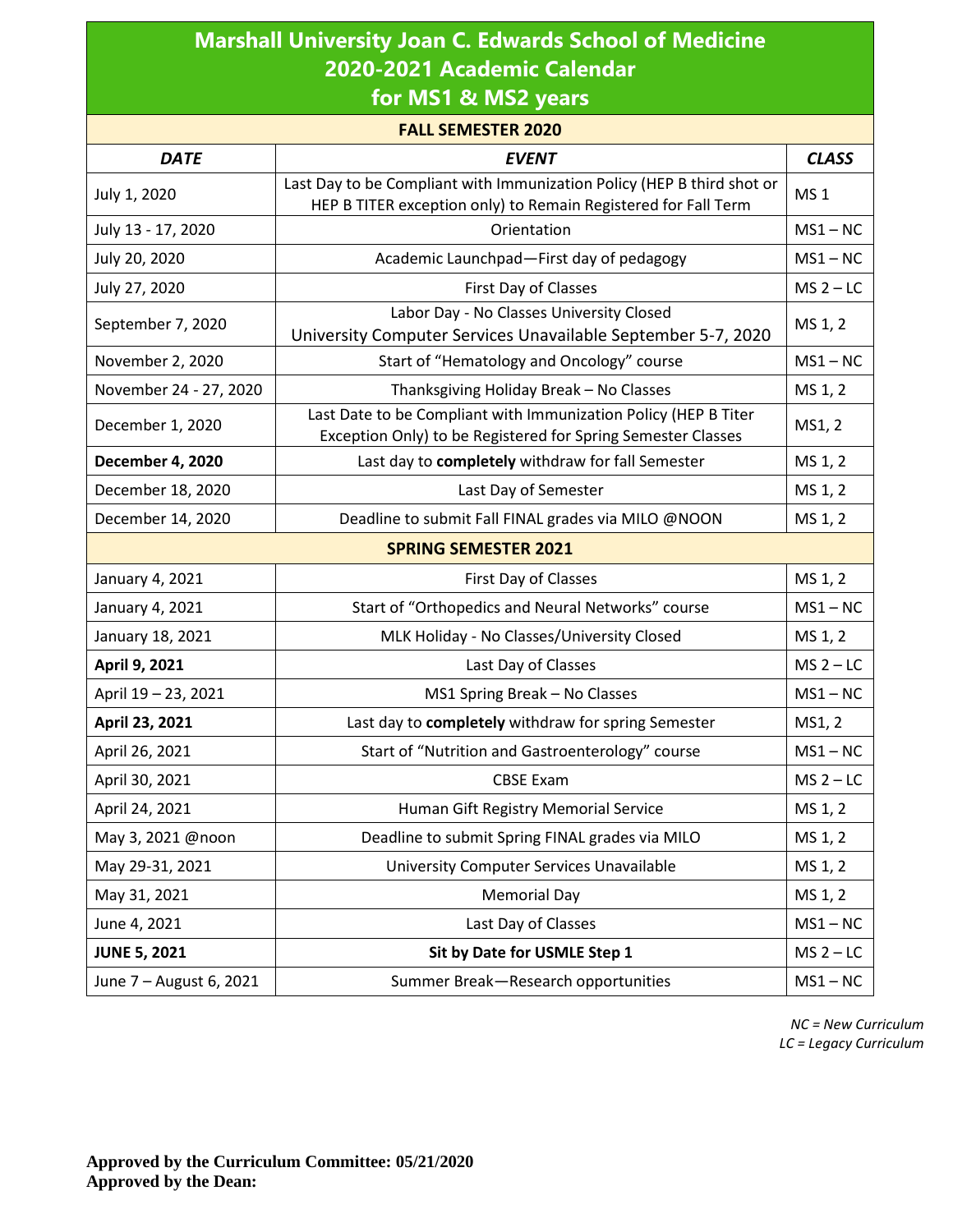| <b>Marshall University Joan C. Edwards School of Medicine</b><br>2020-2021 Academic Calendar<br>for MS 3 year |                                           |                                                                                                                                                        |  |  |
|---------------------------------------------------------------------------------------------------------------|-------------------------------------------|--------------------------------------------------------------------------------------------------------------------------------------------------------|--|--|
| <b>DATE</b>                                                                                                   | <b>EVENT</b>                              | <b>CALENDAR NOTES</b>                                                                                                                                  |  |  |
| JUN 21-JUN 26, 2020                                                                                           | <b>MS3 Clinical</b><br><b>Orientation</b> | Schedule to be posted online by OME                                                                                                                    |  |  |
| JUN 29 - AUG 14, 2020                                                                                         | <b>ROTATION 1</b>                         | JUL 4 - University Closed<br>JUL 23 - Risk Management Seminar                                                                                          |  |  |
| AUG 17 - OCT 2, 2020                                                                                          | <b>ROTATION 2</b>                         | SEP 7 - Labor Day University Closed<br>Begin Scheduling for Step 2 CS and Step 2 CK                                                                    |  |  |
| OCT 5 - NOV 20, 2020                                                                                          | <b>ROTATION 3</b>                         | Thanksgiving Holiday 26 - 27, 2020                                                                                                                     |  |  |
| <b>WINTER BREAK DEC 20, 2020 - JAN 1, 2021</b><br><b>UNIVERSITY CLOSED DEC 23, 2020 - JAN 1, 2021</b>         |                                           |                                                                                                                                                        |  |  |
| NOV 23 - JAN 29, 2021                                                                                         | <b>ROTATION 4</b>                         | <b>Rising MS4 Scheduling Meeting</b>                                                                                                                   |  |  |
| FEB 1 - MAR 19, 2021                                                                                          | <b>ROTATION 5</b>                         | Marshall Health Sciences Research Day - TBA                                                                                                            |  |  |
| MAR 22 - MAY 7, 2021                                                                                          | <b>ROTATION 6</b>                         |                                                                                                                                                        |  |  |
| MAY 10 - JUN 25, 2021                                                                                         | <b>ROTATION 7</b>                         | University Computer Services Unavailable MAY 29 - 31, 2021<br>MEMORIAL DAY - MAY 31, 2021 - University Closed<br>Final CCE's Week of May 24 - 28, 2021 |  |  |